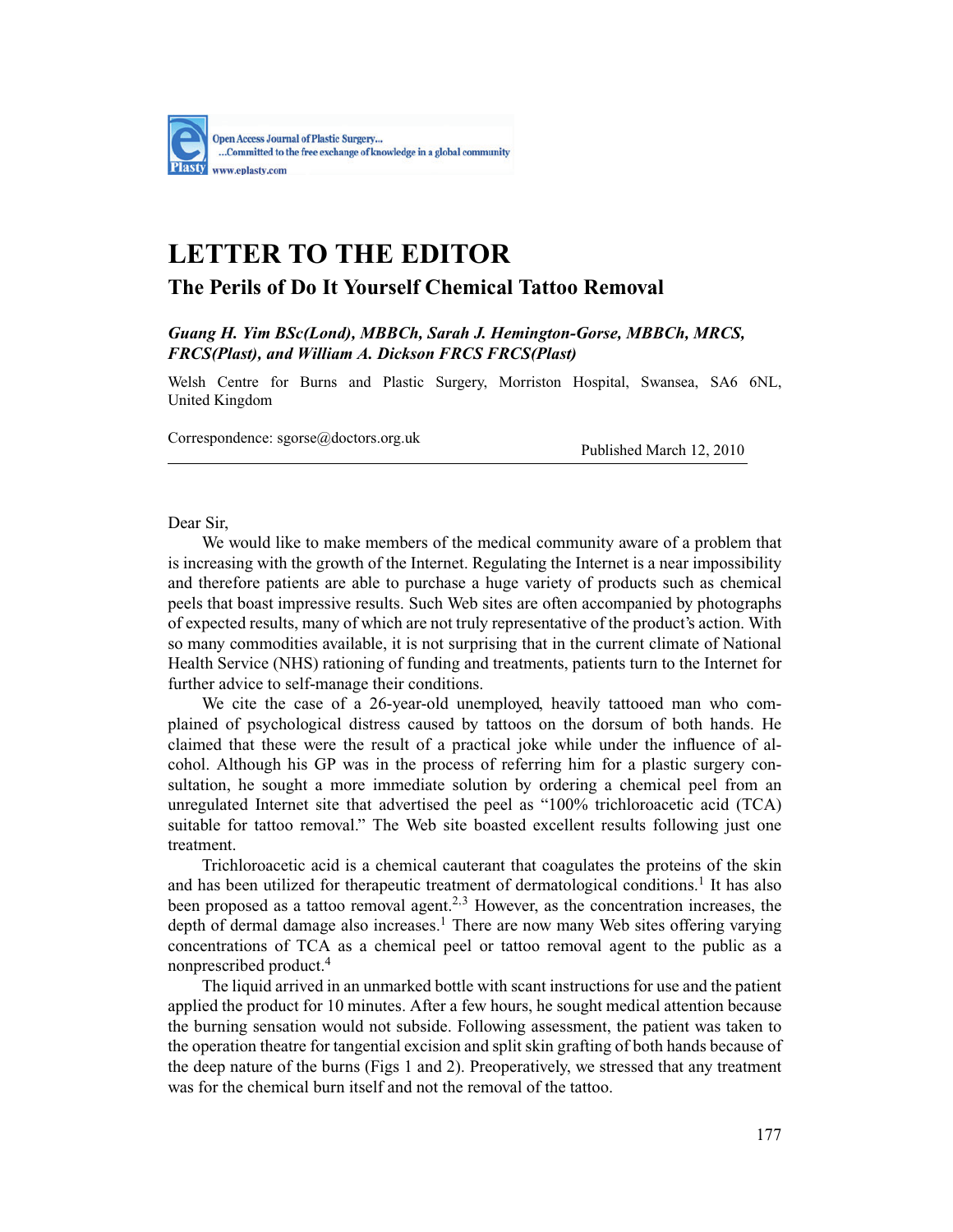



**Figure 1.** The chemical burn at 48 hours. Note that the presence of the tattoo made judging depth difficult.



**Figure 2.** The burn depth following tangential excision is almost full thickness.